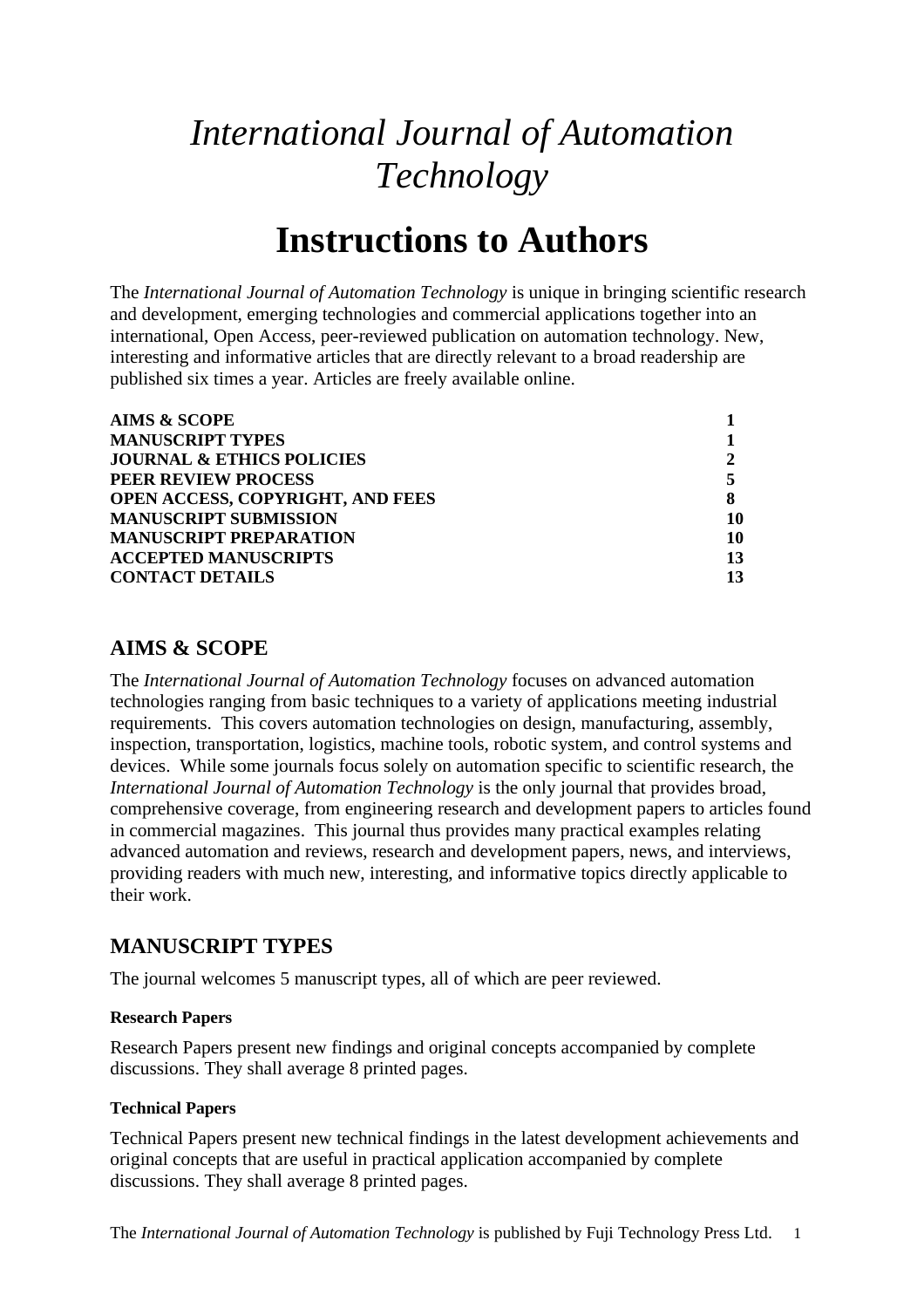## **Reviews**

Reviews give a balanced assessment of a specific subject, introducing authors' views on recent progress and prospects. (Page charges may be excluded if the review article is written at the request of the Editorial Committee and the exclusion is considered particularly necessary.)

## **Reports**

Reports describe experiments, surveys, developments, or reports that contain valuable data or conclusions.

## **Letters**

Letters contain original and valuable facts or conclusions whose contents are to be published promptly. They shall average 2 printed pages.

# <span id="page-1-0"></span>**JOURNAL & ETHICS POLICIES**

The *International Journal of Automation Technology* strives for the highest standards in scholarly publishing.

Before submitting a manuscript to the journal, authors must ensure that they have read and are compliant with the journal's policies. The journal reserves the right to reject without review any manuscript that the Editor-in-Chief believes may not comply with these policies.

The responsibilities of the journal's authors, editors, reviewers and publisher regarding research and publication ethics are described in this section.

The *International Journal of Automation Technology* welcomes manuscript submissions from authors who are anywhere in the world.

Authors of submitted manuscripts warrant that they have read and approved the manuscript, have agreed to its submission, and have the right to publish their work, and that the work contains no slanderous or libelous material. Authors alone are responsible for all statements in their manuscripts.

## **Journal abbreviation**

The journal title is *International Journal of Automation Technology*. It should be abbreviated as "*Int. J. Automation Technol.*"

## **Authorship**

The corresponding author warrants that all authors have seen and approved the author list and order. Changes to the author list after manuscript submission – such as the insertion or removal of author names, or a rearrangement of author order – must be approved by all authors and the relevant Associate Editor or Editor-in-Chief.

Authors are encouraged to consider the [Council of Science Editors](https://www.councilscienceeditors.org/resource-library/editorial-policies/white-paper-on-publication-ethics/2-2-authorship-and-authorship-responsibilities/) (CSE) principles governing authorship. According to the CSE guidelines, authors have made substantial contributions to the work; have agreed to be held accountable for their own contributions to the work; can identify which co-authors are responsible for other parts of the work; have confidence in the integrity of the work; and have reviewed and approved the final manuscript.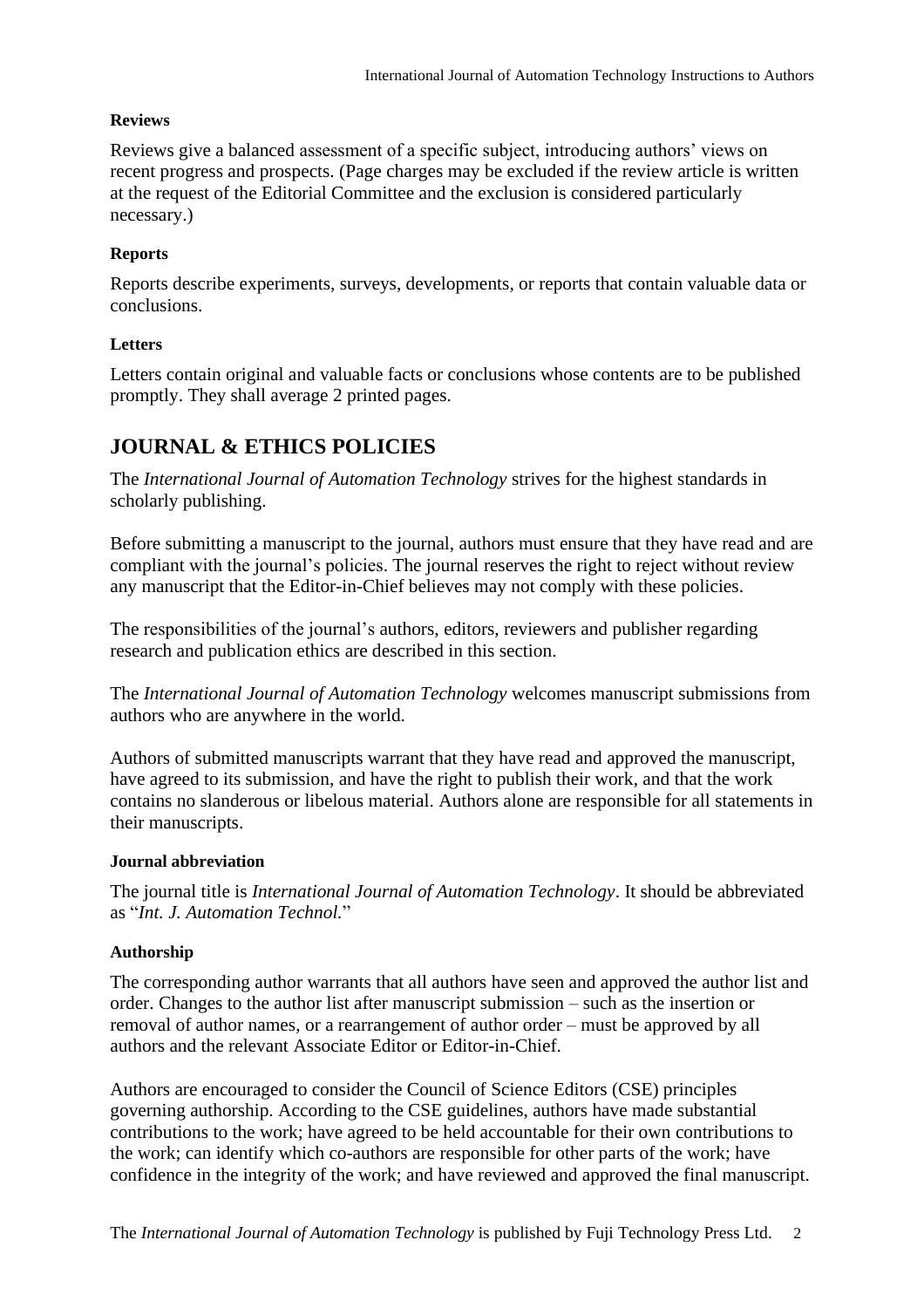Contributors who do not qualify for authorship may be included in the Acknowledgements section instead.

## **Duplicate submission**

Authors warrant that their submitted manuscript has not been previously published (in part or in whole, in any language), is not in press, and has not been simultaneously submitted for publication elsewhere.

Authors must inform the editors if any related manuscripts are under consideration, in press, posted to a preprint server, or published elsewhere. The availability of a manuscript on a publicly accessible preprint server does not constitute prior publication (see 'Preprints'), but authors should indicate upon submission any posting to a preprint server.

If authors choose to submit their manuscript elsewhere before a final decision has been made on its suitability for publication in the *International Journal of Automation Technology*, they must first withdraw it from the journal.

## **Originality**

Authors warrant that their submission to the journal is their original work. The journal uses the iThenticate system via Crossref's Crosscheck service to screen manuscripts for unoriginal content. By submitting a manuscript to the journal, authors agree to this screening. Any manuscript with an unacceptable level of unoriginal material may be rejected or retracted at the editors' discretion.

## **Preprints**

The *International Journal of Automation Technology* supports the wide dissemination of research and therefore encourages authors to post their research manuscripts on reputable preprint servers, such as arXiv or TechRxiv, either before or at the same time as submission to the journal. This policy applies only to the original version of a manuscript that describes primary research; other article types are not included. Versions of manuscripts that have been revised in response to reviewers' comments, accepted for publication or published in the journal should not be posted on a preprint server. Rather, links via the DOI to the published manuscript on the journal's website should be posted at the relevant pages of the preprint server.

## **Scooping**

Editors' assessment of a submitted manuscript's novelty will not be influenced by other manuscripts posted to preprint servers after the date of submission to the *International Journal of Automation Technology*. In addition, if you submit your manuscript to the journal within 6 months of posting it to a preprint server, the Editors will consider your manuscript for publication.

## **Image integrity**

Authors may digitally manipulate or process images, but only if the adjustments are kept to a minimum, are applied to the entire image, meet community standards, and are clearly described in the manuscript. All images in a manuscript must accurately reflect the original data on which they are based. Authors must not move, remove, add or enhance individual parts of an image. The editors reserve the right to request original, unprocessed images from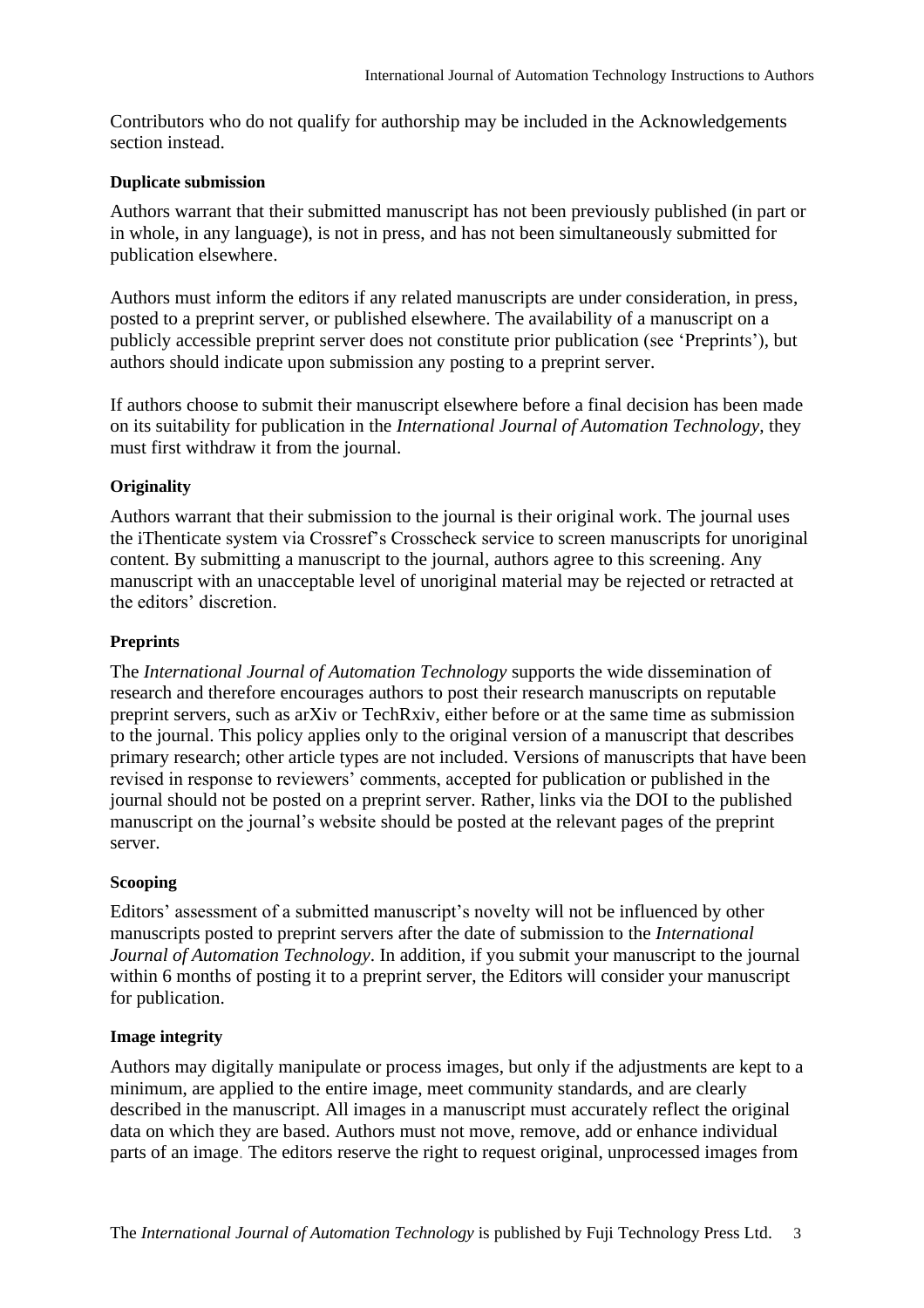the authors. If authors fail to provide images on request, the editors may reject or retract the manuscript.

## **Reproducing copyrighted material**

If a manuscript includes material that is not the authors' copyright, the authors must obtain written permission from the copyright holder(s) to reproduce it.

If a manuscript includes previously published material, such as figures or large amounts of text, the authors must obtain written permission from the copyright holder(s) and the publisher of the original work to reproduce it. The authors must always fully cite the original work in their manuscript.

Copies of all reproduction permissions must be included with the manuscript when it is first submitted to the journal.

## **Availability of data and materials**

Authors must disclose the source of publicly available data and materials, such as public repositories or commercial manufacturers, by including accession numbers or company details in their manuscript, as appropriate.

Authors may make their own data and materials available by linking from their manuscript to relevant community-recognized public databases or digital repositories. All data sets must be made available in full to the editors and reviewers during the peer review process, and must be made publicly available by the date of publication. Authors commit to preserving their data sets for at least three years from the date of publication in the journal.

The journal encourages authors to grant reasonable requests from colleagues to share any data, materials and experimental protocols described in their manuscript.

### **Animal/human experimentation**

Authors of manuscripts describing experiments involving humans or materials derived from humans must demonstrate that the work was carried out in accordance with the principles embodied in the Declaration of Helsinki, its revisions, and any guidelines approved by the authors' institutions. Where relevant, the authors must include a statement in their manuscript that describes the procedures for obtaining informed consent from participants regarding participation in the research and publication of the research.

Authors of manuscripts describing experiments involving animals or materials derived from animals must demonstrate that the work was carried out in accordance with the guidelines approved by the authors' institution(s).

### **Military-related research**

Following Science Council of Japan (SCJ) policy, the *International Journal of Automation Technology* will not, in principle, publish papers of military-related research.

### **Specimen collection**

Manuscripts describing the collection of archaeological, geological, paleontological or wildlife specimens or samples should include detailed information on their provenance and collection methods. Authors must include a statement in their manuscript describing the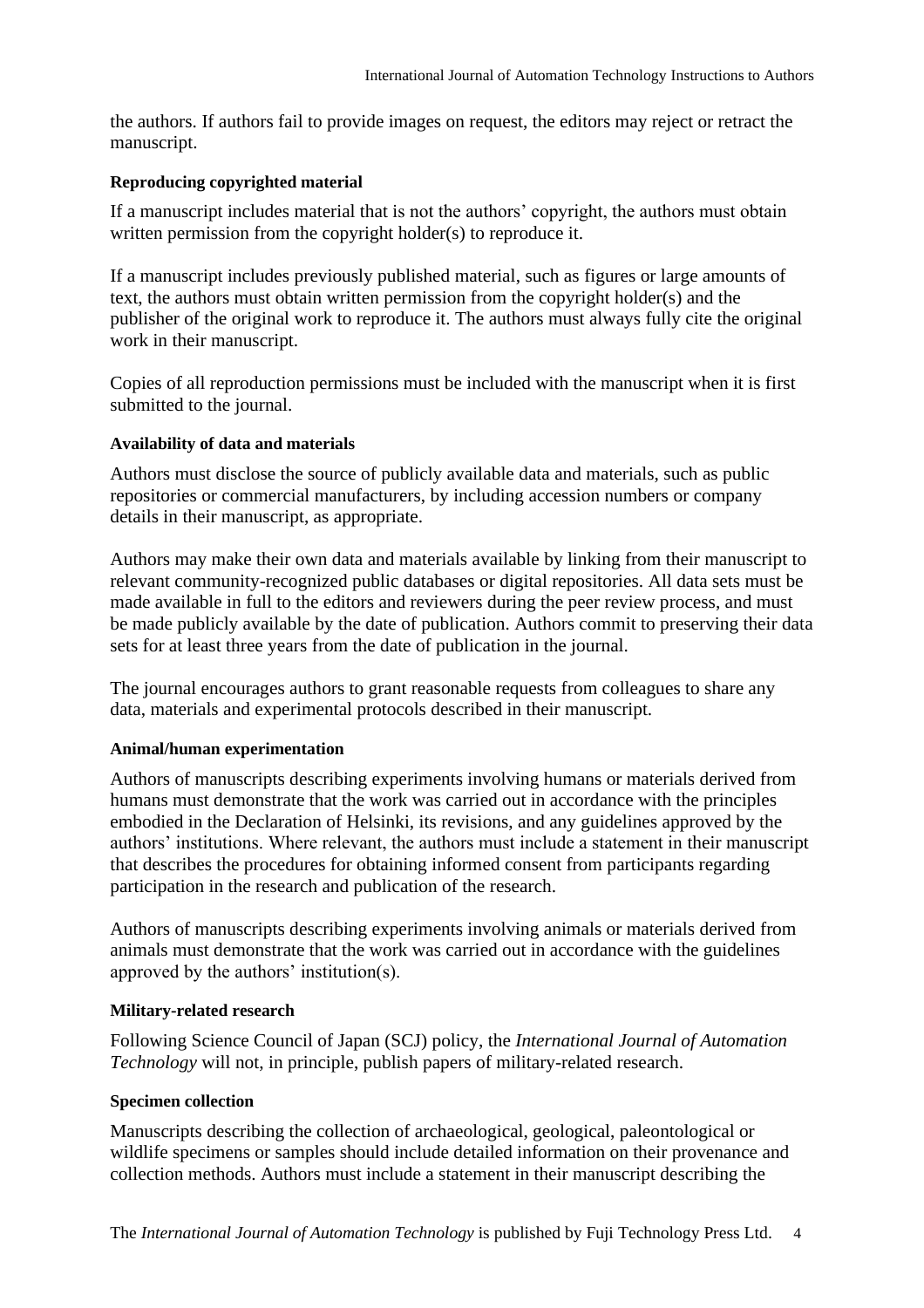relevant ethics guidelines, local laws and collection permits under which the research was conducted.

## **Conflicts of interest**

In the interests of transparency, the journal requires all authors to declare any conflicts of interest in relation to their submitted manuscript. A conflict of interest exists when there are actual, perceived or potential circumstances that could influence an author's ability to conduct or report research impartially. Potential conflicts include (but are not limited to) competing commercial or financial interests, commercial affiliations, consulting roles, or ownership of stock or equity.

Authors should list all funding sources for their work in the Acknowledgements section of their manuscript.

## **Manuscript confidentiality**

The journal keeps the details and communications surrounding unpublished manuscripts confidential.

## **Long-term archiving of journal content**

The *International Journal of Automation Technology* has a robust, long-term archive strategy. Content is hosted on the publisher's website; J-STAGE; deposited to the Japanese National Diet Library; and secured in a 'dark' archive with Portico.

## <span id="page-4-0"></span>**PEER REVIEW PROCESS**

### **Received and accepted dates**

The received date is the date on which a manuscript is submitted to the journal's online manuscript tracking system, and the accepted date is the approval date for publication by the Editorial Committee.

## **Editorial and peer review process**

The journal uses single-blind peer review. All original research manuscripts are sent to two anonymous reviewers who evaluate them for originality, validity, novelty, methodology, appropriate citation of relevant work, and the importance of content and conclusions. Further details about the journal's acceptance criteria are listed below.

The time required for peer review depends on many factors, including the time to locate reviewers and the timeliness of their responses.

When a manuscript is submitted to the journal, the Editor-in-Chief performs initial screening. Manuscripts that do not fit the journal's scope or are not deemed suitable for publication are rejected without review. The remaining manuscripts are assigned to an Associate Editor who assigns two reviewers to assess each manuscript. The Editor-in-Chief may manage the peer review process in some circumstances. The deadline for submission of the reviewers' reports varies by article type.

Once the reviewers' reports have been received, the Associate Editor makes the first decision: acceptance; conditional acceptance with minor revisions; revision and resubmission due to the need for major revisions; or reject. Decisions are made on the totality of the information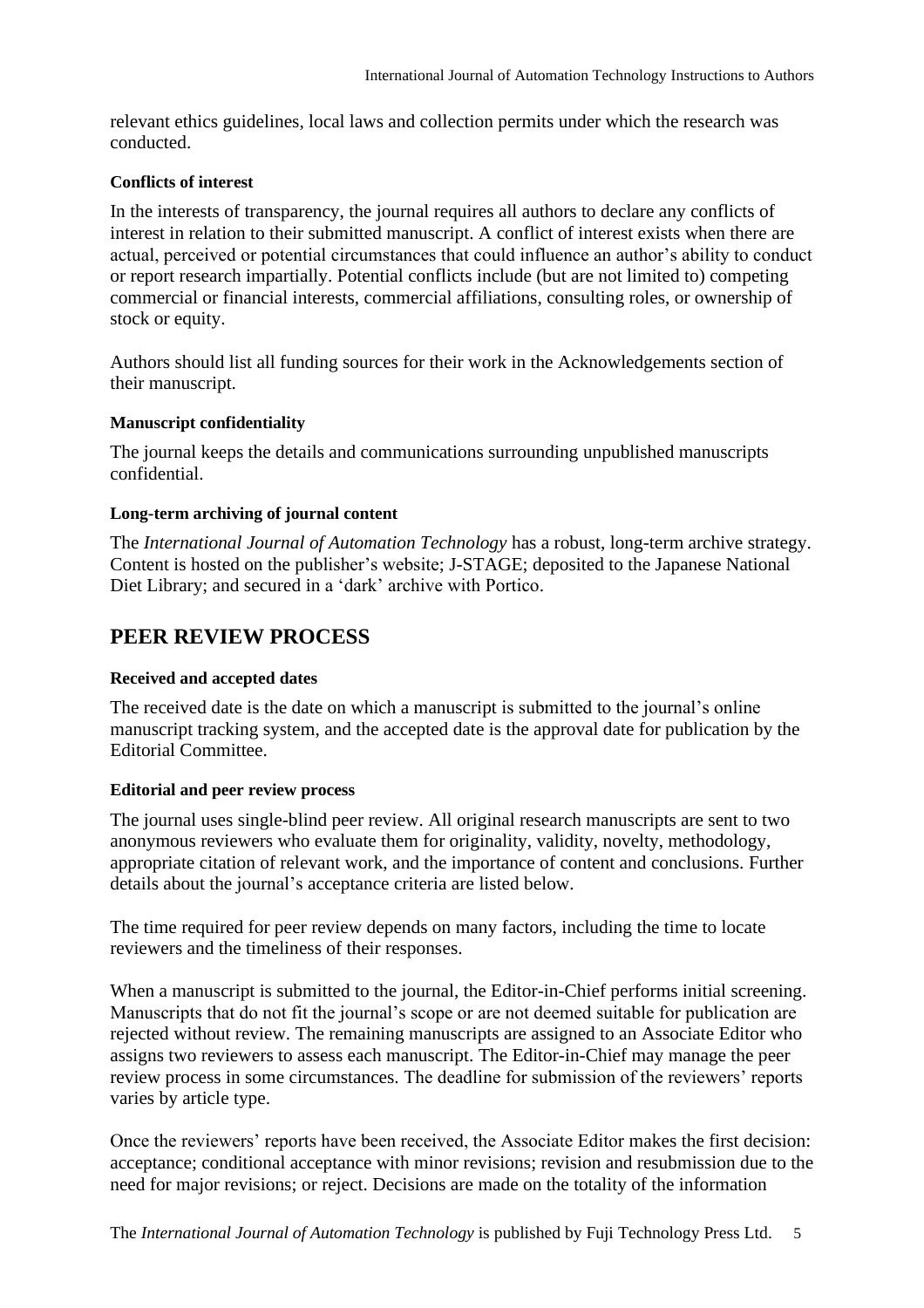available to the Associate Editor: the manuscript, the reviewers' reports, the acceptance criteria, the competition for limited space in the journal, and the aims and ambitions of the journal.

Authors who are asked to revise their manuscript must do so within 2 weeks for 'conditionally accepted' manuscripts and 3 weeks for 'revise and resubmit' manuscripts; otherwise, manuscripts may be treated as new submissions after three months. The Associate Editor may send revised manuscripts to peer reviewers for their feedback or may use his or her own judgement to assess how closely the authors have attended to the reviewers' comments and amended the original manuscript. The Associate Editor then makes a final decision on the manuscript's suitability for publication in the journal. The Editor-in-Chief acts as an arbitrator when necessary.

## **Reviewer selection and timing**

Reviewers are selected without regard to geography and need not belong to the *International Journal of Automation Technology*'s Editorial Committee. Reviewers are selected based on their expertise in the field, reputation, recommendation by others, and/or previous experience as peer reviewers for the journal.

Reviewers are asked to submit their first review within three weeks of accepting the invitation to review. For 'conditionally accepted' articles, reviewers are asked to return their second review within one week. For 'revise and resubmit' articles, reviewers are asked to return their second review within one week. Reviewers who anticipate any delays should inform the Editorial Office as soon as possible.

## **Reviewer reports**

It is the journal's policy to transmit reviewers' comments to the authors in their original form. However, the journal reserves the right to edit reviewers' comments, without consulting the reviewers, if they contain offensive language, confidential information or recommendations for publication.

### **Acceptance criteria and editorial decisions**

If a manuscript satisfies the journal's requirements and represents a significant contribution to the published literature, the Associate Editor may accept the publication in the journal. The following criteria are used to assess the suitability of manuscripts for publication.

## i) Originality and novelty

Each submitted manuscript is evaluated for novelty and originality in the relevant field of research. Associate Editors assess if the manuscript presents original scholarship and data and draws valid and significant conclusions.

## ii) Usefulness

An objective of the *International Journal of Automation Technology* is to introduce technologies that originate in academia to industry. Associate Editors therefore make judgements about a manuscript's contribution to technological development; potential and possible applications; and implications for broader societal benefit. In addition, they determine if the authors have attended to these issues in the best way possible.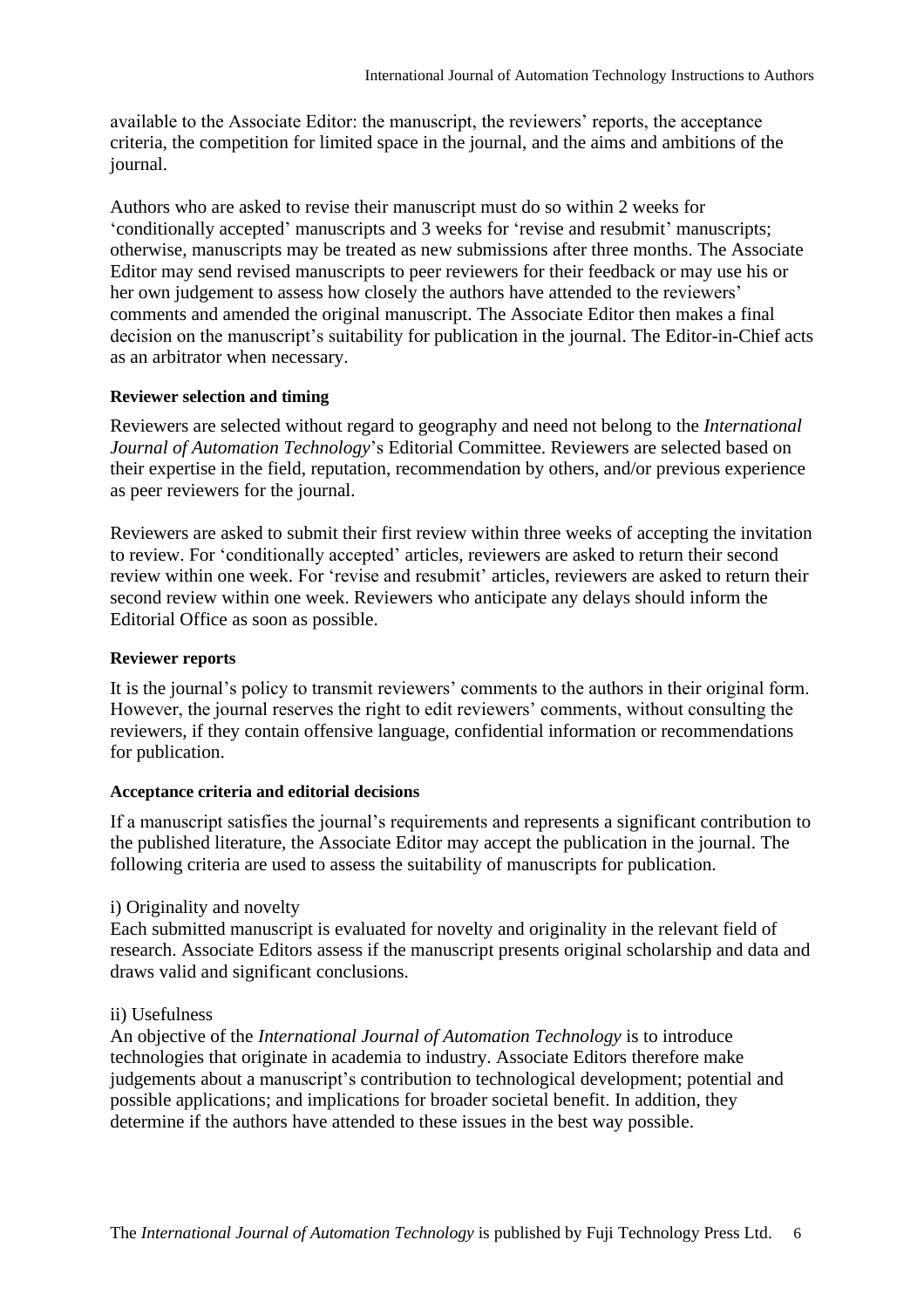## iii) Academic rigor

Associate Editors judge the scientific or academic rigor of each submitted manuscript. The *International Journal of Automation Technology* only publishes manuscripts that are within the subject scope of the journal, demonstrably rigorous, and within academic norms, and that make valid and defensible conclusions.

## iv) Overall standards

The overall standards of a submitted manuscript – that is, the quality of its data, figures and tables, writing, and citations – must be high.

## **Editorial independence**

As publisher of the journal, Fuji Technology Press Ltd. has granted the Editorial Board complete and sole responsibility for all editorial decisions. The publisher will not become involved in editorial decisions, except in cases of a fundamental breakdown of process.

Editorial decisions are based only on a manuscript's scientific merit and are kept completely separate from the journal's other interests. The authors' ability to pay any publication charges has no bearing on whether a manuscript is accepted for publication in the journal.

## **Appeals**

Authors who believe that an editorial decision has been made in error may lodge an appeal with the Editorial Office. Appeals are only considered if the authors provide detailed evidence of a misunderstanding or mistake by a reviewer or editor. Appeals are considered carefully by the Editorial Board, whose decision is final.

## **Confidentiality in peer review**

The journal maintains the confidentiality of all unpublished manuscripts. Editors and/or reviewers:

- will not disclose a reviewer's identity unless the reviewer makes a reasonable request for such disclosure
- will not discuss the manuscript or its contents with anyone not directly involved with the manuscript or its peer review
- will not use any data or information from the manuscript in their own work or publications
- will not use information obtained from the peer review process to provide an advantage to themselves or anyone else, or to disadvantage any individual or organization
- ensure that any third-party reviewers who gain access to the manuscript maintain the conditions above.

The journal retains basic metadata on submitted manuscripts, including the peer review process. Requests for deletion of data are considered within the commercial and editorial requirements of the journal.

### **Conflicts of interest in peer review**

A conflict of interest exists when there are actual, perceived or potential circumstances that could influence a reviewer's or editor's ability to act impartially when assessing a manuscript. Such circumstances might include having a personal or professional relationship with an author, working on the same topic or in direct competition with an author, or having a financial stake in the work or its publication.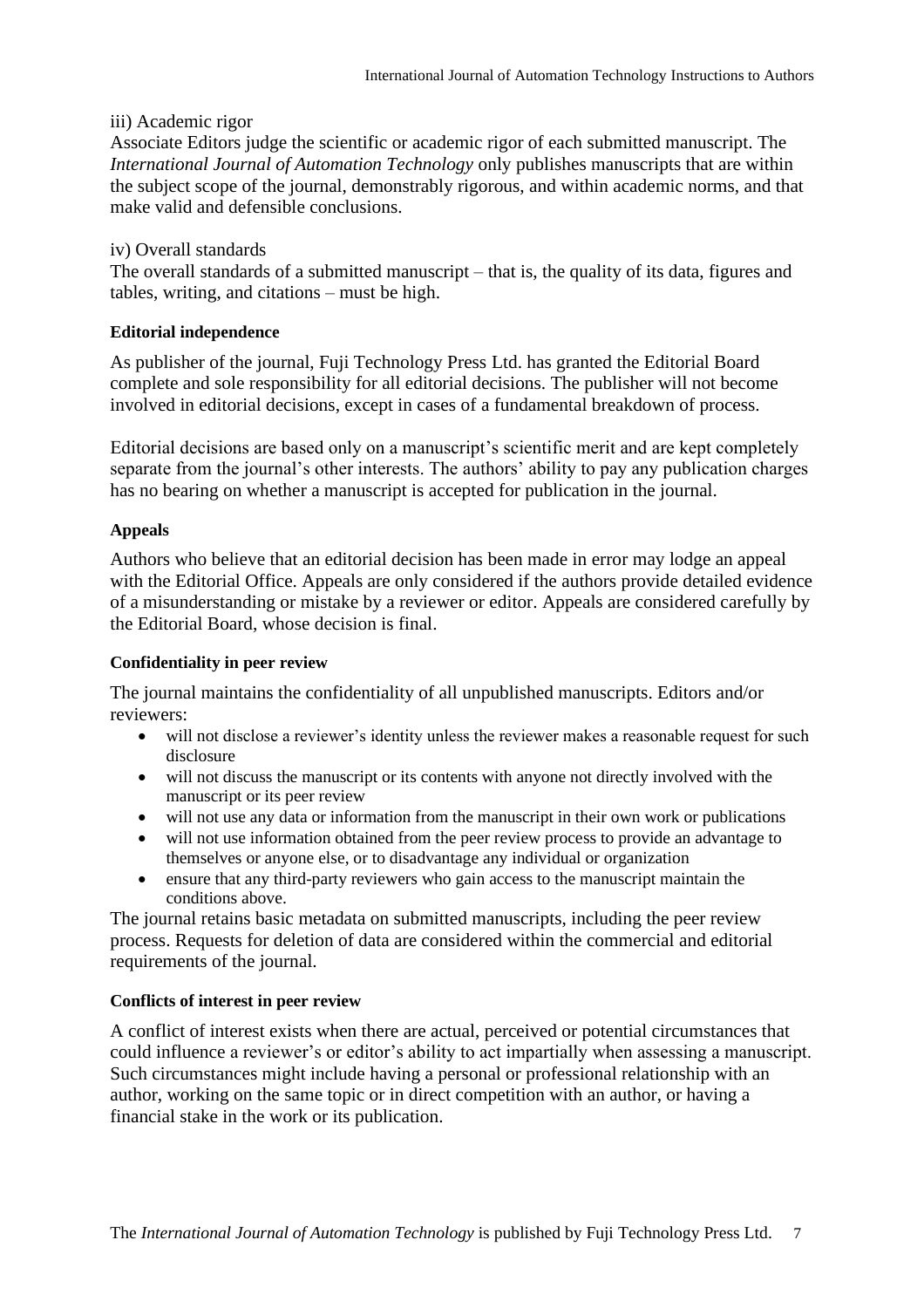Members of the journal's Editorial Board undertake to declare any conflicts of interest when handling manuscripts. An editor who declares a conflict of interest is unassigned from the manuscript in question and is replaced by a new editor.

Reviewers who believe they may have a conflict of interest are requested to contact the Editorial Office as soon as possible, so that the Associate Editor may find a replacement reviewer without delay.

## **Errata and retractions**

The journal recognizes the importance of maintaining the integrity of published literature.

A published article that contains an error may be corrected through the publication of an Erratum. Errata describe errors that significantly affect the scientific integrity of a publication, the reputation of the authors, or the journal itself. Authors who wish to correct a published article should contact the Editorial Office with full details of the error(s) and their requested changes. In cases where co-authors disagree over a correction, the Editor-in-Chief may consult the Editorial Board or external peer reviewers for advice. If an Erratum is published, any dissenting authors will be noted in the text.

A published article that contains invalid or unreliable results or conclusions, has been published elsewhere, or has infringed codes of conduct (covering research or publication ethics) may be retracted. Individuals who believe that a published article should be retracted are encouraged to contact the journal's Editorial Office with full details of their concerns. The Editor-in-Chief will investigate further and contact the authors of the published article for their response. In cases where co-authors disagree over a retraction, the Editor-in-Chief may consult the Editorial Board or external peer reviewers for advice. If a Retraction is published, any dissenting authors will be noted in the text.

The decision to publish Errata or Retractions is made at the sole discretion of the Editor-in-Chief.

## **Editors as authors in the journal**

Any member of the journal's Editorial Board, including the Editor-in-Chief who is an author on a submitted manuscript is excluded from the peer review process. Within the journal's online manuscript submission and tracking system, they will be able to see their manuscript as an author but not as an editor, thereby maintaining the confidentiality of peer review.

A manuscript authored by an editor of the *International Journal of Automation Technology* is subject to the same high standards of peer review and editorial decision making as any manuscript considered by the journal.

## **Responding to potential ethical breaches**

The journal will respond to allegations of ethical breaches by following its own policies and, where possible, the appropriate guidelines of the Committee on Publication Ethics.

# <span id="page-7-0"></span>**OPEN ACCESS, COPYRIGHT, AND FEES**

The journal publishes 6 regular issues a year as well as ad hoc special or supplementary issues.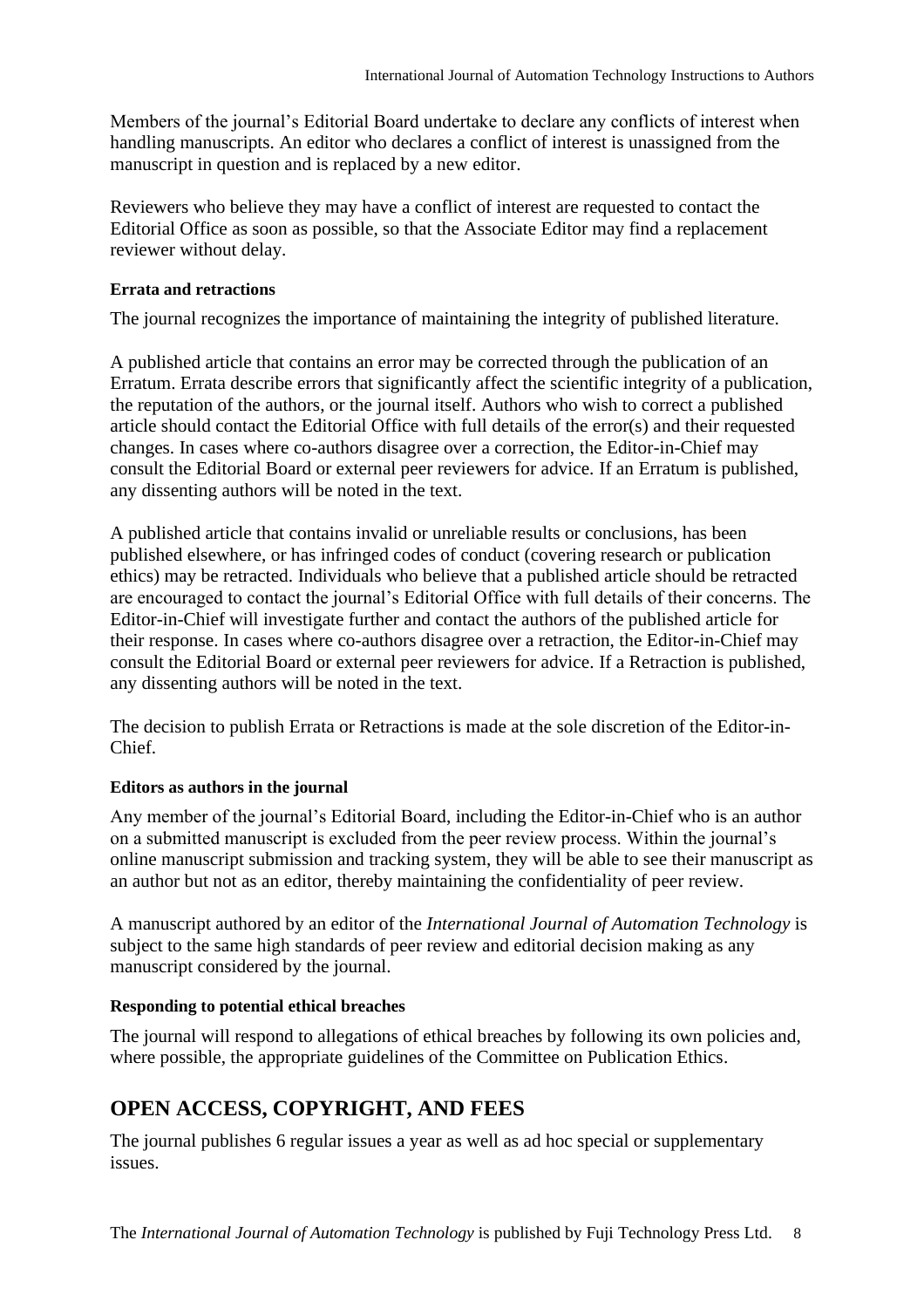The journal is fully Open Access under Creative Commons (CC) licenses and all articles are free to access at the journal's website. Authors are charged reasonable publication fees that offset the costs incurred in the peer review and publishing processes.

## **Copyright**

Authors of all manuscripts assign the copyright over their work to the publisher (including, but not limited to, all rights stipulated in Articles 21 through 28 of the Copyright Act of Japan), Fuji Technology Press Ltd. Authors shall not exercise or use any moral rights to be protected in accordance with the Copyright Act of Japan or the applicable law of any other country or region. The journal then publishes articles under a Creative Commons license.

## **Creative Commons licenses**

Articles in the journal are Open Access and published under a Creative Commons license: CC BY-ND 4.0 (Attribution-NoDerivatives 4.0 International). This license allows users to copy and distribute the material in any medium or format whole and unchanged only, as long as appropriate credit is given. The license allows for commercial re-use.

Some funding bodies require articles funded by them to be published under Creative Commons license CC BY, which authors can request by contacting the publisher.

For all circumstances not covered above, authors or their institutions must request permission from Fuji Technology Press Ltd. (auto@fujipress.jp) to reproduce or authorize the reproduction of the article or material extracted verbatim from the article, including figures and tables.

## **Self-archiving (Green Open Access) policy**

Self-archiving, also known as Green Open Access, enables authors to deposit a copy of their manuscript in an online repository. The *International Journal of Automation Technology* encourages authors of original research manuscripts to upload the final published version of the manuscript to an institutional or public repository immediately after publication in the journal.

## **Publication charges**

The *International Journal of Automation Technology* is fully Open Access, and there is no submission charge. The costs incurred by its publication are offset by page charges, which are determined by the actual number of pages published in the *International Journal of Automation Technology*, including the authors' profiles, at the rates listed [elsewhere.](https://www.fujipress.jp/ijat/au-authors/#page_charge) Unless otherwise agreed, authors of accepted manuscripts must pay these charges before their manuscript can be published.

If you request color in print, the color printing fee per color page is necessary to print the figures, regardless of the number of figures (plus relevant sales taxes). There is no charge for color in the digital version.

Reprints can be ordered upon manuscript acceptance, and the fees are listed [elsewhere.](https://www.fujipress.jp/ijat/au-authors/#page_charge)

## **Waiver policy**

Waivers of the page charges are considered on a case-by-case basis, but priority is given to corresponding authors from Research4Life program countries. In cases of demonstrated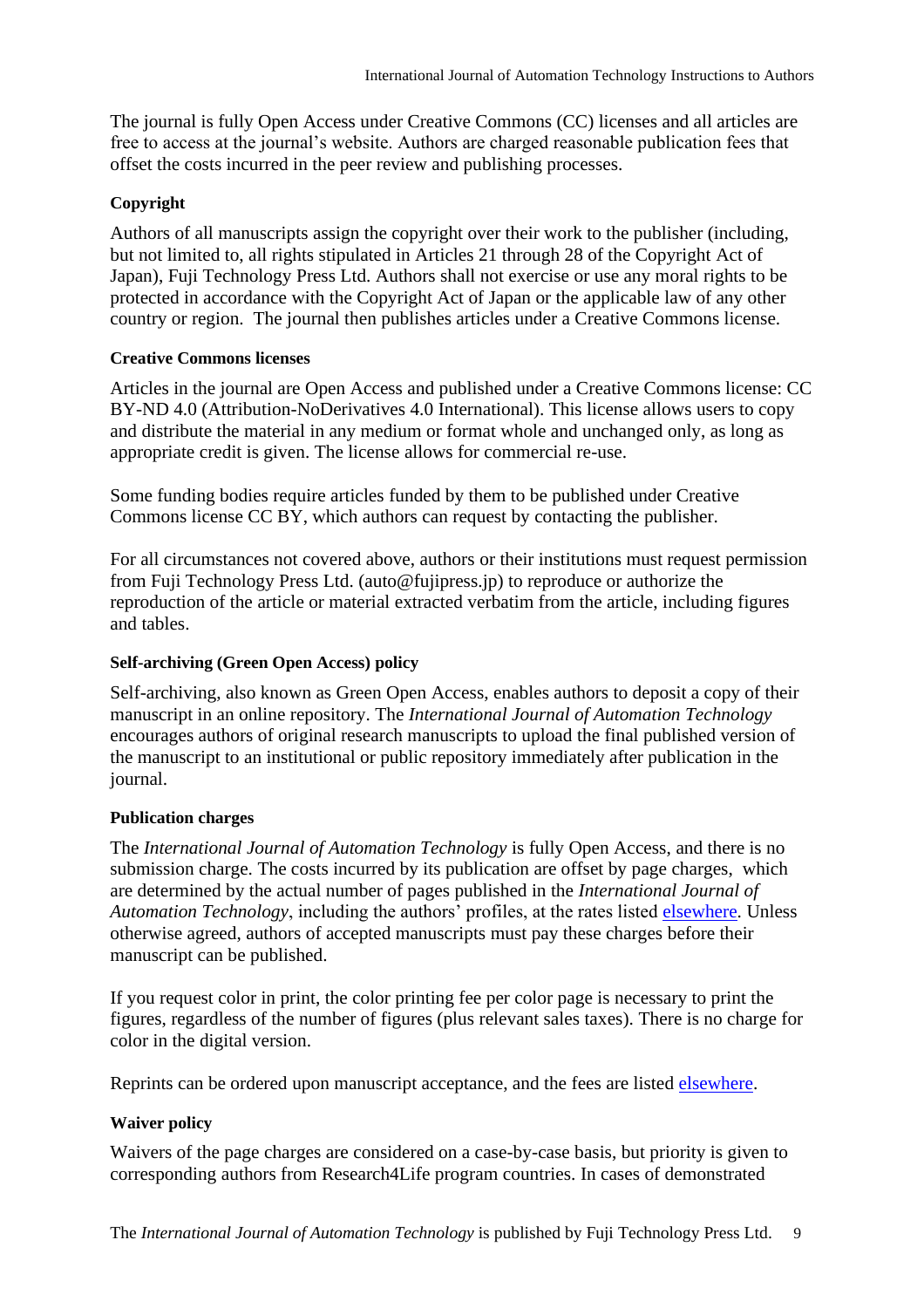financial hardship, the journal will consider a pre-submission application for a waiver from the corresponding author (auto@fujipress.jp). Applications cannot be made after the peer review process has started.

The ability of an author to pay page charges does not influence editorial decisions. To avoid any possibility of undue influence, Editors involved with the decision-making process for manuscripts are not involved in any deliberations on waivers.

## **Advertising**

Advertising appears in the journal in print and online to support its production and dissemination, but the journal's content always remains editorially independent of any commercial relationship. Online advertising is displayed at random.

# <span id="page-9-0"></span>**MANUSCRIPT SUBMISSION**

All manuscripts must be submitted via the journal's online submission system, ScholarOne Manuscripts: http://mc.manuscriptcentral.com/ijat. The original or revised manuscript text may be uploaded as a PDF (preferred) or Microsoft Word file. Figures may be submitted separately in several other formats.

If you encounter any problems with online submission, please contact the Editorial Office: auto@fujipress.jp.

# <span id="page-9-1"></span>**MANUSCRIPT PREPARATION**

## **Language**

The journal is published in English. Manuscripts are submitted primarily in English, which must be clear, grammatically correct and of a sufficient standard to allow reviewers to be able to assess the manuscript. If the standard of English expression is poor, the manuscript may be returned to authors without peer review.

Manuscripts may be submitted in Japanese, which are translated by Fuji Technology Press Ltd., at the authors' expense, and undergo full peer review.

## **Style and format**

Manuscripts should be prepared in LaTeX (preferred) or Microsoft Word based on the template file available at the journal's website.

Each article should consist of: Title, Authors' full names, Affiliations, Abstract, Keywords, Main text, References, and Figures/Tables.

*Title*

The title should describe the content of the article concisely and clearly to facilitate searching by third-party services. Do not use the same main title with numbered minor titles, even for a series of papers by the same authors. Do not use abbreviations in the title, except those used generally in related fields.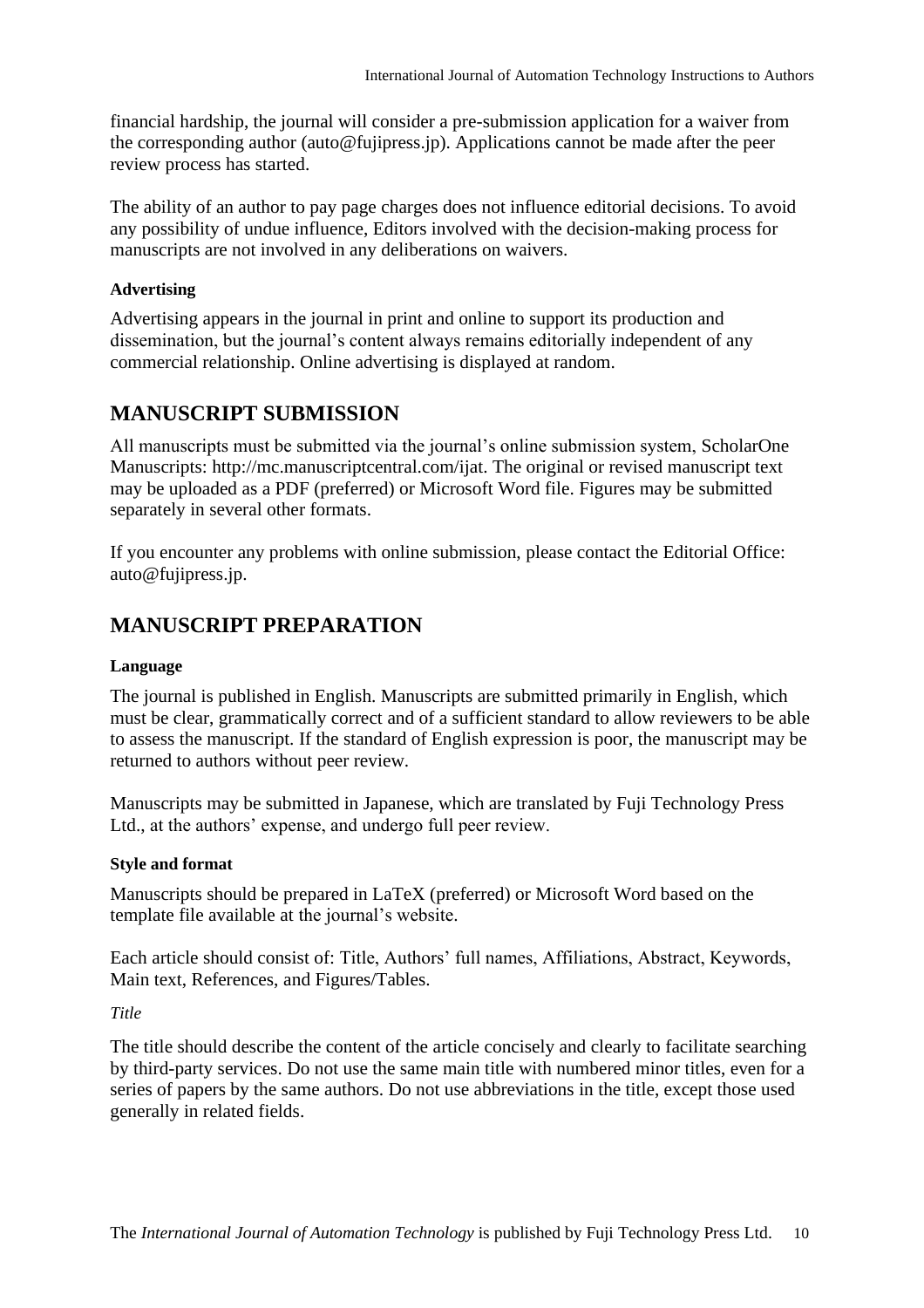## *Authors*

Provide the full names of the author(s). The corresponding author should be indicated with a dagger mark.

## *Affiliations*

Provide the full names and addresses of institutions (including laboratory, department, institute and/or university, city, state and country). When authors belong to more than one institution, their respective addresses should be indicated by superscript asterisks.

## *Keywords*

A maximum of five keywords should be provided.

## *Units*

SI or SI-derived units should be used. More information on SI units is available at the [Bureau](https://www.bipm.org/en/about-us/)  [International des Poids et Mesures \(BIPM\) website.](https://www.bipm.org/en/about-us/)

## *Abbreviations*

Each abbreviation should be defined in parentheses together with its non-abbreviated term when it first appears in the text (except in the Title and Abstract).

## *Abstract*

The Abstract should clearly express the content of the paper in a single paragraph and include the question being addressed, experimental approach, main results and outcomes, and conclusions. Abstracts should be 200–250 words and must not exceed 4,000 characters (including spaces). Avoid using specific abbreviations.

### *Introduction*

The Introduction should provide enough background information to allow the reader to understand the purpose of the investigation and its relationship with other research in related fields. It should not be an extensive literature review.

### *Materials and Methods*

The description of the methods should be brief, but sufficiently detailed to allow the methods to be repeated. The sources of atypical equipment or materials should be described, and the location (city, country) of the supplier or manufacturer stated (in parentheses).

### *Results*

This section includes a description of the main, notable or interesting results of the research. Tables and figures, including photographs, can be used to present the experimental results (see below). Long explanations of the data presented in tables and figures are not necessary.

### *Discussion*

The Discussion section provides authors with the opportunity to present their interpretation of the results. Novel models or hypotheses may be proposed in this section only if they are supported by the results obtained in the experiments. Avoid repeating descriptions of the results in this section.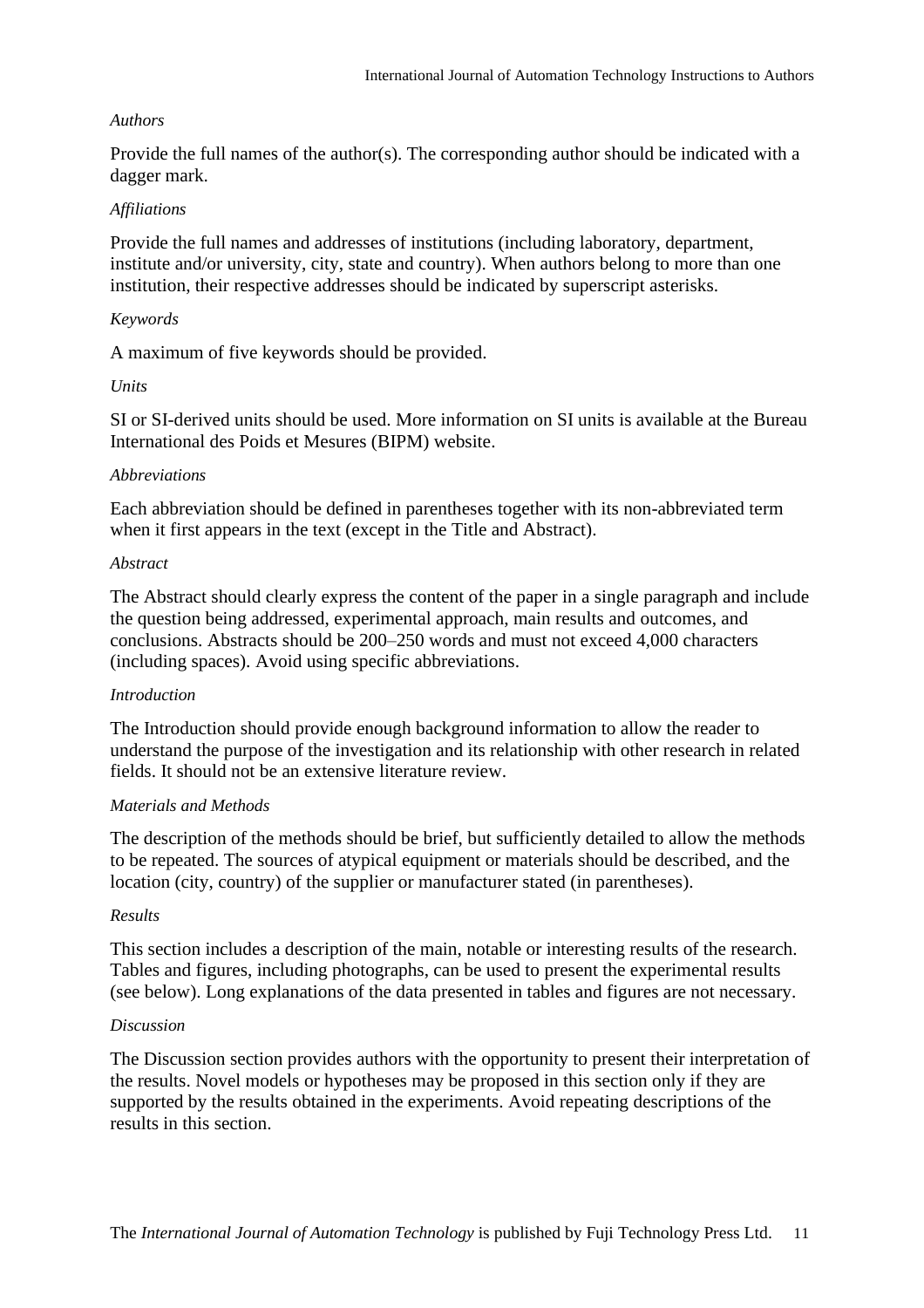## *Conclusion*

The Conclusion should summarize the key points of the manuscript in a concise paragraph.

## *Acknowledgments*

This section should be brief. Authors should list all funding sources for their work in the Acknowledgements.

## *References*

Articles, chapters published in journals, preprints, books, and other formats such as technical reports, patents, websites, and lectures must be fully referenced in the References section. The use of any other materials or personal communications should be described in the text.

The journal uses a modified Vancouver reference style. References are numbered consecutively in the order they are cited in the main text. Use a maximum of two names when referring to authors in the text, for example "Kobayashi and Smith." For more than two authors, provide only the last name of the first author followed by "et al." For example, "Arai et al."

Journal abbreviations should conform to those listed in PubMed or the ISSN List of Title Word Abbreviations (LTWA) database. For all listed authors, the last name and all initials should be used, as exemplified below.

## <Journal article>

- [1] T. Arai et al., "Development of a Direct-Drive Human-like Manipulator," J. Robotics Society of Japan, Vol.5, No.1, pp. 27-35, 1985.
- [2] H. Yang, T. Takaki, and I. Ishii, "Simultaneous Dynamics-Based Visual Inspection Using Modal Parameter Estimation," J. Robot. Mechatron., Vol.23, No.1, pp. 180-195, 2011.

### <Journal article with DOI>

[3] O. Schneider, K. MacLean, C. Swindells, and K. Booth, "Haptic experience design: What hapticians do and where they need help," Int. J. of Human-Computer Studies, Vol.107, pp. 5- 21, doi: 10.1016/j.ijhcs.2017.04.004, 2017.

### <Book chapter>

[4] T. Mouri and H. Kawasaki, "A novel anthropomorphic robot hand and its master slave system," M. Hackel (Eds.), "Humanoid Robots, Human-like Machines," I-Tech Education and Publishing, pp. 29-42, 2007.

### <Book>

- [5] Rumelhart, McClelland and the PDP Research Group, "Parallel Distributed Processing," The MIT Press, 1988.
- [6] M. Wisse and R. Q. v. d. Linde, "Delft pneumatic bipeds," Springer-Verlag Berlin Hidelberg, 2007.

<Conference paper>

- [7] J. Furusho et al., "A Performance Evaluation Method of a Passive-Type Force Display and Rehabilitation System with Redundant Brakes," Proc. IEEE Int. Conf. on Rehabil. Robotics, pp. 950-955, doi: 10.1109/ICORR.2009.5209504, 2009.
- [8] T. Yamada and T. Morimatsu, "Remarks on RBF Controller Induced from Neural Network Controller," Proc. of the 34th SICE Annual Conf., pp. 725-726, 1996.

<Patent>

- [9] "Three Dimension Motor," Japanese Patent 1946377, 1985.
- [10] J. A. Norling, "Anaglyph stereoscopy," U.S. Patent US2135197A, 1937.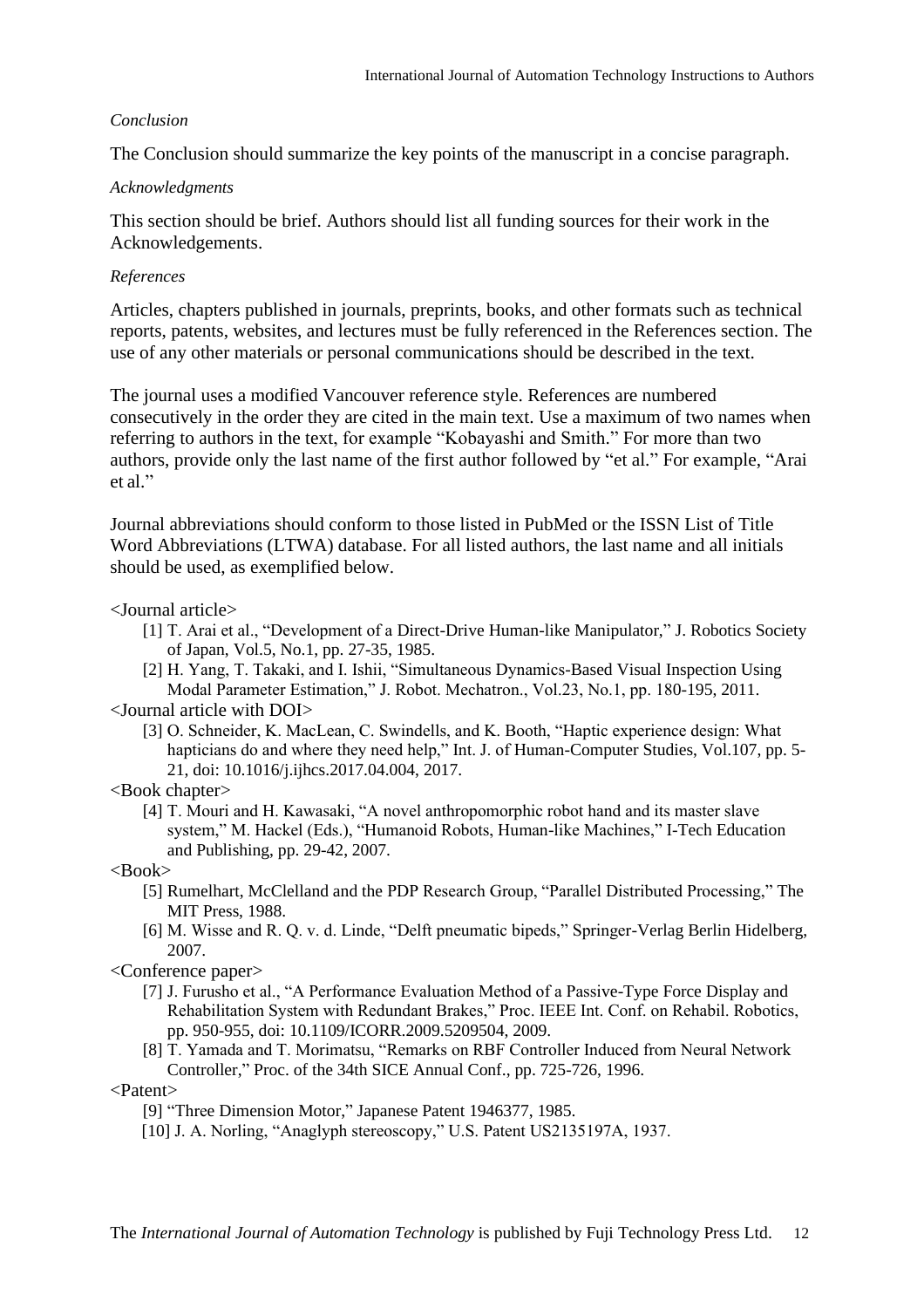## <Website>

- [11] Department of Information and Tourism, Taipei City Government, Survey of tourist population by Scenic spots, https://www.travel.taipei/zh-tw/statistical-bulletin/number-ofvisitors [Accessed June 6, 2019]
- [12] IES Virtual Environment, "Egress: Simulex User Guide," 2014, http://www.iesve.com/content/downloadasset 5633 [Accessed August 1, 2018]

## *Tables*

A title and caption must be provided above each table. The caption should be brief, but informative, complete and clear.

## *Figures*

A title and caption must be provided below each figure. Figure captions should include enough experimental or other detail to make the figures easily interpretable; however, avoid duplicating detail from the Materials and Methods.

# <span id="page-12-0"></span>**ACCEPTED MANUSCRIPTS**

Manuscripts that are accepted for publication are copyedited and typeset by the journal's production team before publication. All communication regarding accepted manuscripts is with the corresponding author.

## **Final submission of accepted papers**

When a manuscript is accepted, authors must submit the final manuscript files and required materials to the Editorial Office via the journal's online submission system. Full instructions will be provided in the notification of acceptance.

## **English editing**

English editing is included in the publication charges for all accepted manuscripts, Authors are given the opportunity to check the text after acceptance and before receiving the typeset PDF proofs. Authors should make any necessary corrections and return them within 1 week of receipt. Note that major changes to the content of the manuscript cannot be made at this stage.

## **Proofs**

Page proofs are sent to the corresponding author, who should check and return them within 1 week. Only essential corrections to typesetting errors or omissions are accepted; excessive changes are not permitted at the proofing stage.

## **Reprints and journal copies**

Corresponding authors receive one copy of the journal issue in which their article is published. Additional copies can be ordered at the authors' discount price.

<span id="page-12-1"></span>In addition, reprints can be ordered in multiples of 50. The detailed price is listed [elsewhere.](https://www.fujipress.jp/ijat/au-authors/#page_charge)

# **CONTACT DETAILS**

To contact the Editorial Office or the Editor-in-Chief, please write to: [auto@fujipress.j](mailto:auto@fujipress.)p